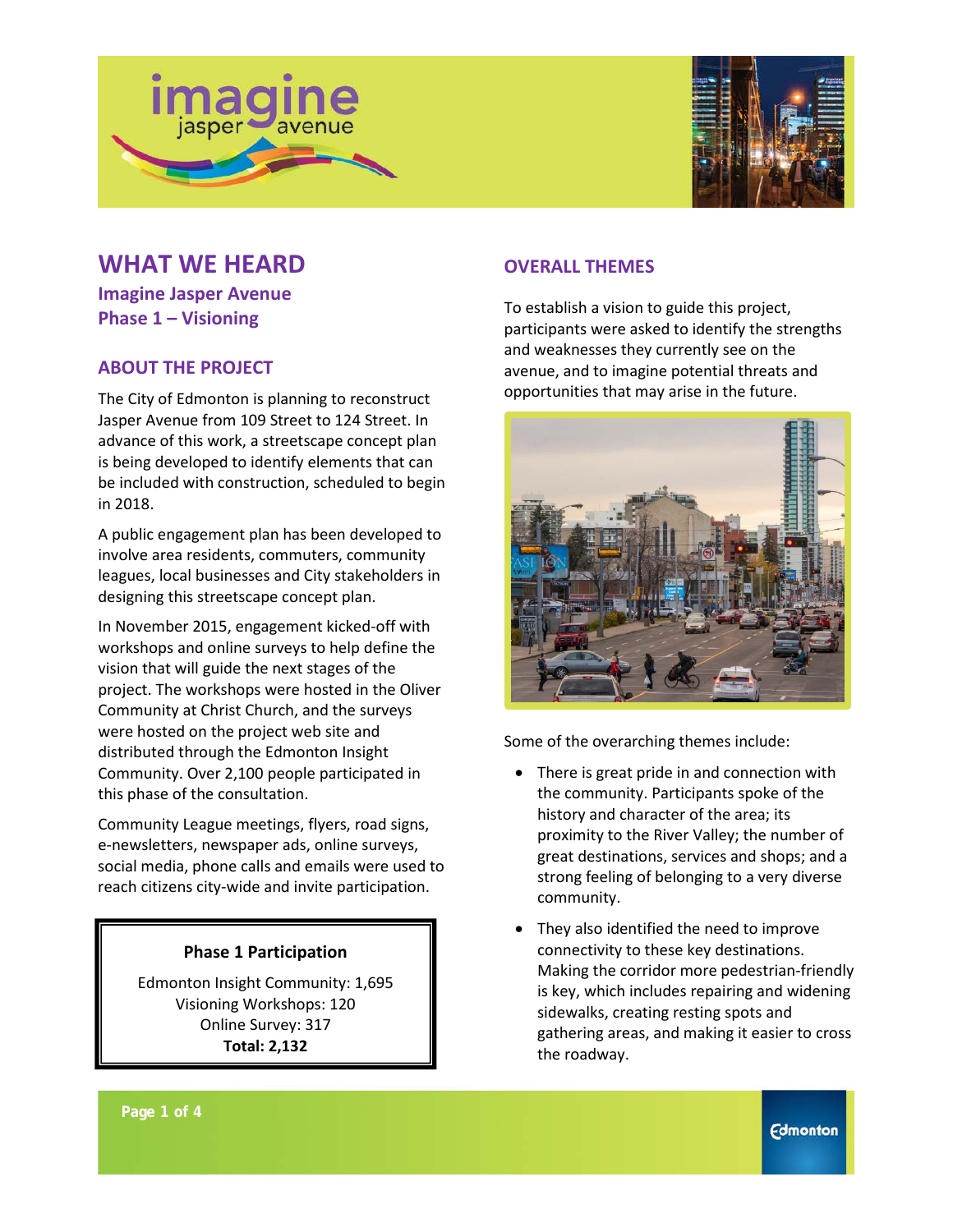



- There was praise for the new pedestrian crossing lights. Respondents felt that more lights, with more crossing time, would make people feel safer crossing Jasper Avenue.
- Many said the area was visually unappealing and lacking in landscaping like trees and other greenery. Making the area more pedestrian-friendly also means making it a more comfortable and inviting place to be.
- In the bigger picture, many described the type of businesses and development in the area as very car-focused.
- The need for infrastructure and cyclist connectivity to major bike routes on the Victoria Promenade and the future 102 Avenue bike route was identified.
- While there is a desire to shift the focus more to pedestrians than vehicles, there is also a recognition that the avenue needs to work for all types of users. Finding the right balance between these interests will be key.
- To make this project a success, it's important to build trust and demonstrate how input has been reflected in the design.
- While Jasper Avenue is part of a great local community, it is also a key route for a large commuter-based population. There is a concern that the needs and desires of the local community may be lost if there is a large commuter-based population with conflicting interests.

#### **VISON & PRINCIPLES**

Guided by input from the community, an overall vision and guiding principles for the Imagine Jasper Avenue project were developed.

The project team will confirm this vision through the second phase of engagement, and begin the conversation about how to make it a reality through the streetscape concept plan.

#### **Vision:**

Jasper Avenue is Edmonton's premier Main Street—a people place.

#### **Guiding Principles:**

Create a vibrant, all seasons destination *a safe place of gathering for all ages and abilities*

Shape a community street *Celebrate the history and diversity of its people*

Put pedestrians first, ensuring travel options for all users

Increase the green *Enhance and beautify with trees and plantings* 

Consider the big picture *Reinforce connections to local destinations and promote high quality development*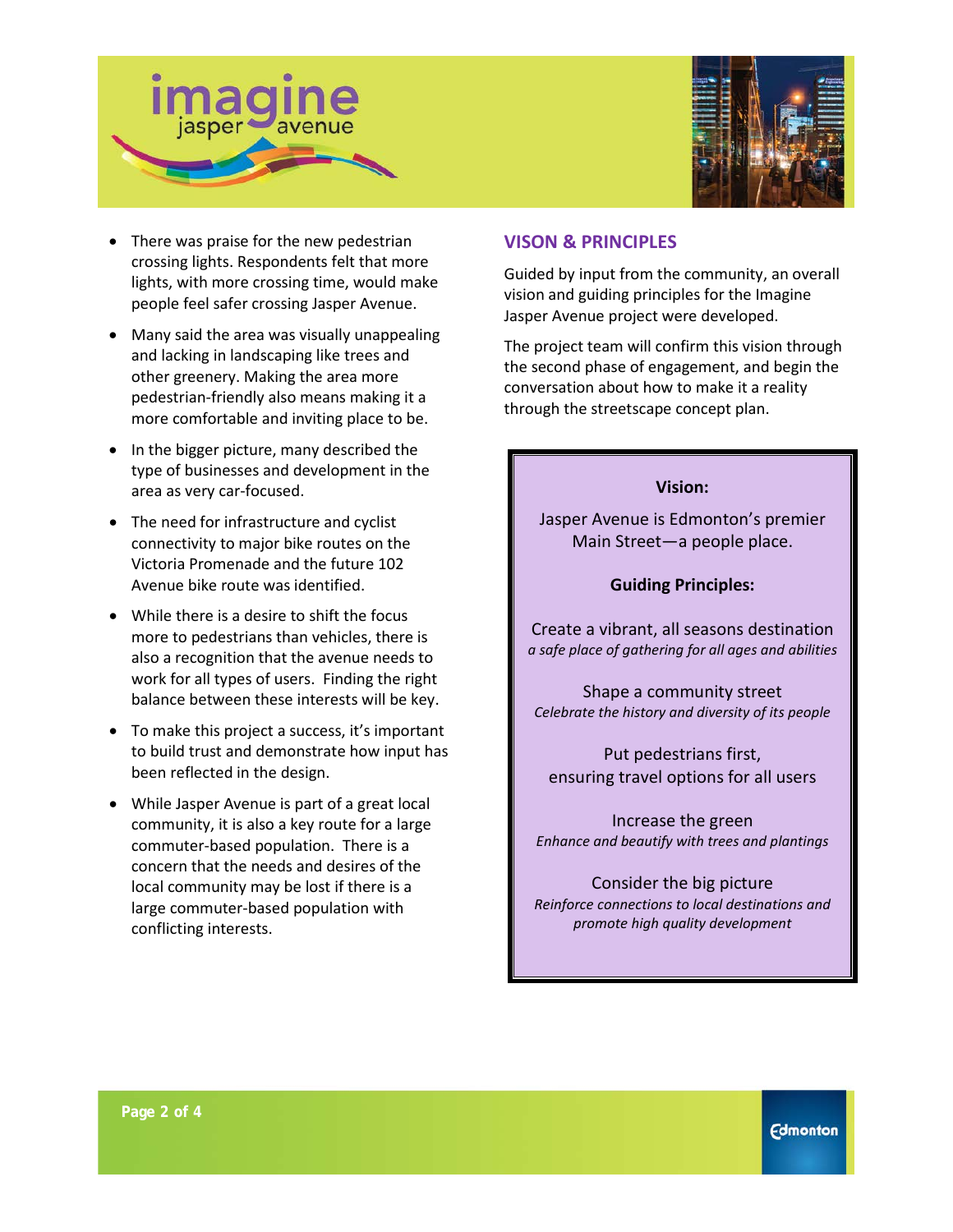



## **STRENGTHS**

Participants appreciate the proximity to the River Valley, key business areas like High Street and 124 Street, academic institutions, and the Alberta Legislature. They also enjoy the diversity of shops and services, and the number of smaller, local, and independent businesses in the community. Population density, diversity, existing public art and the history of the area are important contributors to the area's identity.

The existing transit service along the avenue was noted by many participants as a strength of Jasper Avenue. Additionally, the importance of this route for east/west travel into and out of downtown was highlighted.

New pedestrian crossing lights were recently installed in the area, and many feel they are a great safety improvement.

#### **WEAKNESSES**

The area was described as visually unappealing. Its grey look is characterized by noise, dirt, and a lack of trees and greenery.

It was also emphasized that Jasper Avenue is very vehicle-focused, with a lot of travel lanes and high travel speeds. The types of businesses along the roadway also tend to focus on cars.

Pedestrians find the sidewalks are narrow and in poor condition in some areas, making the avenue somewhat inaccessible to children, seniors, people with mobility limitations and families. Crossing the avenue can also be a challenge, as many feel the crossing signals are too short. While the area's proximity to the River Valley and Victoria Promenade is strength, some noted that the connections to these places need improvement.

Open spaces like parks, or squares and pedestrian amenities like benches are lacking. Facilities, amenities and connectivity for cyclists were also identified, with the potential to include a barrier or buffer to separate cyclists and pedestrians.

#### **THREATS**

A rigorous process that builds trust, demonstrates willingness to listen, and incorporates a new engagement approach is important for this project. There are concerns about managing the engagement process, creating unreal expectations, and lack of funding or political will to deliver the vision.

It is also recognized that Jasper Avenue is only part of a bigger picture. New developments in other parts of downtown will draw people away from Jasper Avenue and, at the same time, they may drive more commuter traffic to Jasper Avenue.

Buy-in and support from the development community is very important to achieving this vision. High-quality development that reflects the vision should be considered over "big box" developments.